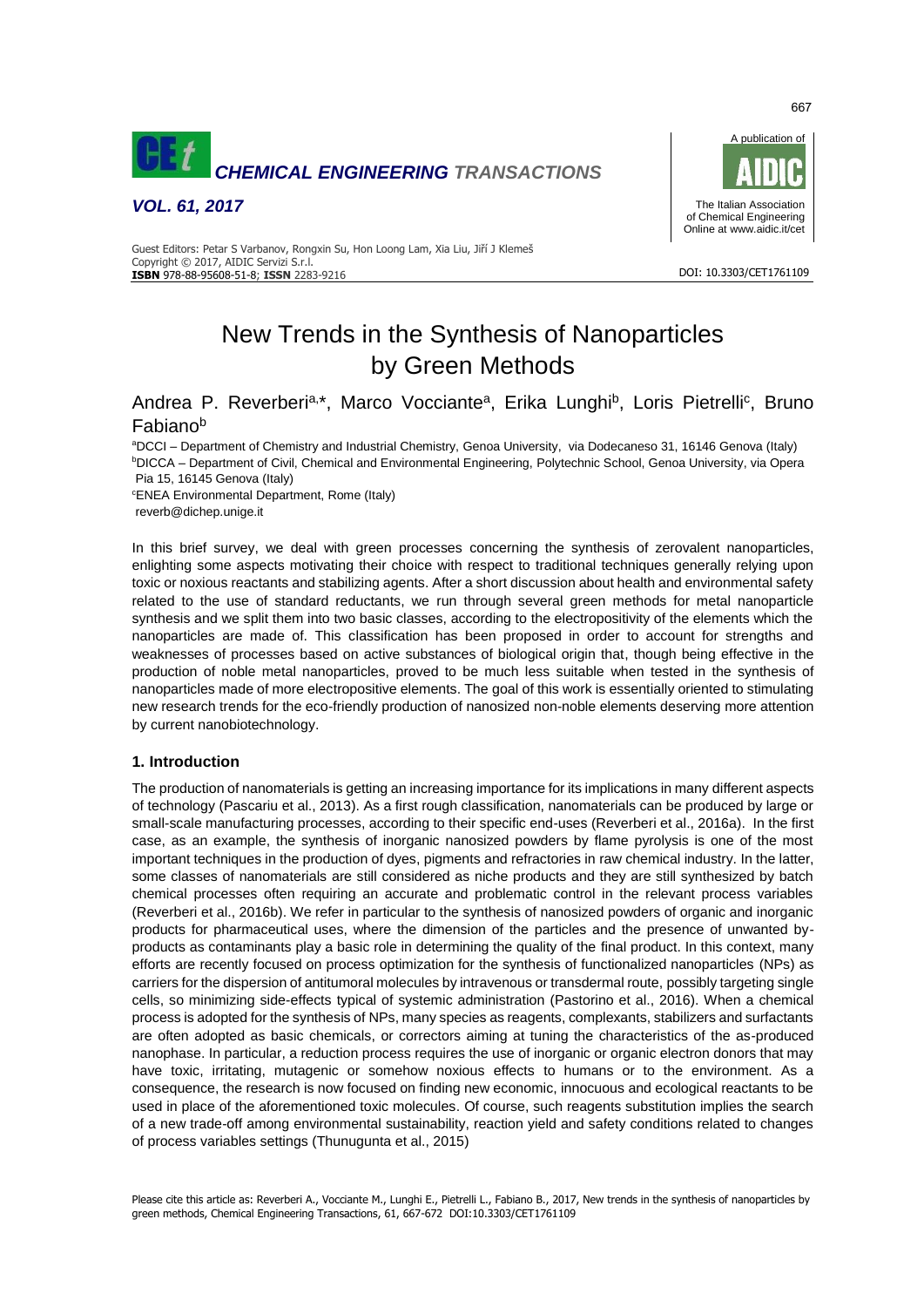Examining purely physical methods leading to the synthesis of NPs is beyond the scopes of the present survey. Instead, we focus on processes where biochemistry has a basic role, in order to point out which aspects should be modified to reach a greater reliability in terms of environmental soundness and sustainability. This work addresses the problems of changes in reagents and process variables for NPs synthesis, according to inherent safety concepts applied already in conventional processes (e.g. Fabiano et al., 2012), in order to meet the restrictions enforced by recent constraints in terms of health and environmental safeguard.

#### **2. Some problems related to "classical" reductants**

The production of zerovalent elements generally require process schemes that differ from those adopted in the synthesis of metal compounds (like oxides), owing to unfavourable thermodynamic constraints often requiring drastic experimental conditions. The most widely used inorganic reductants in standard wet chemical processes for metal NPs are alkali metal borohydrides, hydrazine, hydrazonium salts, and alkali hypophosphites.

Sodium borohydride (NaBH4) is perhaps one of the strongest reductants in small scale synthesis of metal nanoparticles and it is widely adopted in laboratories for its versatility in many organic syntheses. It has been used in a broad variety of operative conditions and it proved to be useful for its fast reaction kinetics of reduction even at relatively low temperatures, typically occurring in aqueous solutions at ordinary pressure. It has a good solubility in water and alcohols and generally it releases hydrogen among its decomposition products. However, in certain conditions, boranes are produced and this fact poses some concern in terms of human and environmental safeguard. These gaseous boron by-products are often spontaneously flammable in air, and explosions have occurred in reservoirs where this reagent was stored for long times. Besides warnings related to fire hazards, boranes have well-defined noxious effects on respiratory tract, as reported in many studies (Uemura et al., 1995), while their neurotoxicity is documented by previous statistics concerning workers occupationally subject to acute exposures by inhalation. The symptoms were not only limited to transitory effects, but even some cases of encephalopathy were reported.

Hydrazine (N<sub>2</sub>H<sub>4</sub>) an its derivatives are more economical reductants than alkali borohydrides, and they could be considered as a milestone in many metal NPs synthesis. Depending on the cation to be reduced, hydrazine has a slightly slower reduction kinetics than borohydrides and it has been used both in aqueous and in non-aqueous solvents. Industrially, it is largely adopted as oxygen-scavenger that makes it a valid additive to prevent oxidation in boilers and reservoirs, even in marine applications. In nanotechnology, it is generally employed as hydrate, as in the pure state it poses some problems of storage and handling owing to its reactive, corrosive and toxic properties. This last aspect has been extensively and thoroughly treated in a report of the US Department of Health and Human Services (Choudhary et al., 1997) where systemic, neurological, immunological and degenerative effects of this compound have been pointed out and documented by exhaustive studies on animals. The human effects rely upon a scanty documentation, generally based on acute or repeated effects due to periodical weekly exposures.

The biological mechanisms by which hydrazine compound show their noxious effects are mainly related to its metabolic fate, as there are both enzymatic and non-enzymatic process of transformation. Moreover, cytochrome P450 catalyses hydrazocompounds degradation in vivo with the onset of free radicals, whose formation is enhanced by the presence of cations of transition elements, such as Cu and Fe, strengthening a cellular oxidative stress and ultimately compromising cellular functions (Sinha and Mason, 2014).

Alkali metal hypophosphites, such as sodium hypophosphite ( $Nah_2PO_2$ ), though being powerful reducing agents, are somewhat less employed than the previously cited reagents for some unwanted side reactions typically occurring in the synthesis of metal NPs. In particular, the formation of phosphides in the nanostructured solid phase is one of the main drawbacks actually limiting their uses, except in those cases where they are explicitly required for the synthesis of metal-P composites. The technology using such reagents is often described as a green one, as the toxicity of metal hypophosphites depends generally on the cation in question. However, it should be pointed out that, in certain operative conditions occurring at temperatures above the range 100 – 150 °C, metal hypophosphites are subject to thermolysis with production of phosphine (PH3) according to the following reaction:

$$
y \, Me(H_2PO_2)_x \to Me_y(P_2O_7) \frac{xy}{4} + \frac{xy}{2} \, PH_3 + \frac{xy}{4} H_2O \tag{1}
$$

where Me is whatever cation and the product xy is an integer number with  $xy \geq 4$ . For this reason, the use of hypophosphites as reductants in NPs synthesis is usually limited to wet chemical reactions carried out in aqueous solvents, where temperature values are low enough to hinder the onset of reaction (1). Phosphine poses some hazards for human and environmental safety as it is a highly toxic, reactive and spontaneous flammable gas with severe acute and chronic effects on man.

668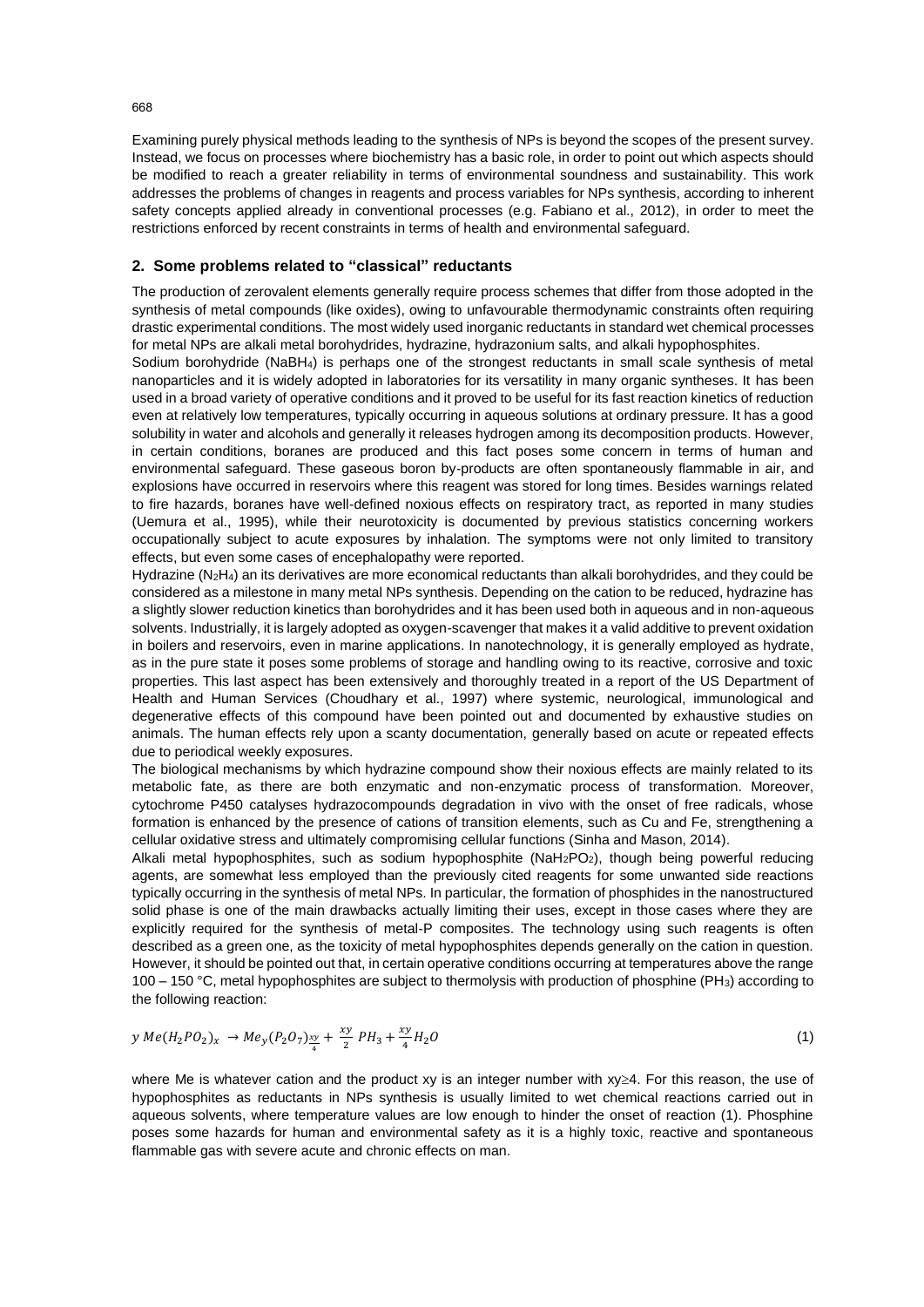The list of reductants in NPs manufacture includes also many organic compounds, which are typically used for noble metal zerovalent NPs synthesis. The paper by Han and Kim (2009) contains an exhaustive list of organic compounds to be used in this context and we refer the reader to the references quoted there. It should be noted that most organic reductants have milder effects than inorganic ones towards the reduction of cations. A possible explanation of this aspect can be found provided we compare the list of redox potential values of organic reductants with respect to the ones typical of inorganic reductants, as it has been pointed out by the mentioned authors. As a consequence, most experimental studies concerning the synthesis of zerovalent NPs by "green" methods are generally focused on noble cations owing to their faint electropositive character that makes them more easily reducible by organic compounds. The paper of Mittal et al. (2014) presents a detailed list of recent works on NPs green fabrication, where the mentioned reasoning seems to find a good motivation. In the following section, we briefly summarize the mostly adopted eco-friendly methods suitable for the synthesis of noble metals NPs, whose synthesis by green processes got an impressive acceleration in last years. Admittedly, the same protocols are not so efficient when applied to the manufacture of chemically reactive zerovalent NPs, despite this drawback seems to be customarily overlooked by most current literature. Up to last years, these constraints represented a serious limitation to a further extension of phytosynthesis techniques to the production of NPs made of moderately, or highly electropositive elements, but there are further promising developments that is worth considering.

## **3. Green methods for the synthesis of zerovalent nanoparticles of noble elements.**

## **3.1 Nanoparticles by plant extracts and agro-waste**

Many techniques relying upon the choice of plant extracts have been proposed and tested in several experimental works, which have been collected in the excellent review paper by Adelere and Lateef (2016). According to FTIR investigations, the most important reactants carrying out the reduction process can be ascribed to polysaccharides, polyphenols, terpenoids, flavonoids, alkaloids, carotenoids, catechins, anthocyanidins, sterols, ascorbic acid, reducing sugars, lignin, proteins and related amino-acids. The functional groups involved in such processes are hydroxyl, carboxyl, aldehyde, ketone, amine and even thiol and disulfide bonds, the latter having a basic role when by products deriving from enzyme transformation take part to the electron transfer (Duran et al., 2015). The details of mechanisms and the reaction steps involved in such reduction processes remain often obscure for many reasons, probably owing to the presence of many active substances simultaneously taking part as electron-donors in the same process. Santos et al. (2014) proposed an interesting and comprehensive investigation about this aspect, and they pointed out that, when a bark extract of Eucalyptus globulus is employed, the role of phenolic compounds is much more effective than the one of proteins in the reduction process. They identified 16 different phenolic compounds in the extract and concluded that gallic acid and galloyl compounds have a main role in the synthesis of Au and Ag NPs, while sugars do not essentially take part to the reduction process. Rather, they act as particle stabilizers, according to Z-potential data collected in tests artificially reproducing the composition of a natural extract.

An exhaustive list of different species of plants suitable for NPs synthesis can be found in the work of Iravani (2011). By the way, enzymes present in plants may act as catalysts modifying the reduction speed or acting simply as chemicals having a direct reducing activity toward the cation. The pH of the medium has a basic role in determining the reaction yield as the protonation may strongly condition the role of active sites as electrodonors, thus modulating both the reduction process and the following capping step.

Pigments have proven to be likewise useful as biomolecules showing promising properties as reductants for metals like Ag, Au and for compounds as oxides and sulfides of transition elements (Adelere and Lateef, 2016). A common point characterizing most NPs produced by biosynthesis is a decrease in the systemic toxicity and an increase of biocompatibility and selectivity against carcinogenic cells in mammalians with respect to the same NPs produced by traditional chemical route.

#### **3.2 Nanoparticles by microorganisms, fungi, algae, yeasts and living plants**

Microorganisms have been utilized as "bio-nanoreactors" for the synthesis of NPs according to two different processes, essentially divided into intracellular and extracellular assembling methods, both generally adopted when algae (Shankar et al., 2016) and fungi (Siddiqi and Husen, 2016) are employed. In the former, cations cross the membrane cell and undergo a reduction process inside the cell itself, subsequently forming NPs by reciprocal aggregation. The isolation of nanoparticles requires a further process of cell membrane breaking, which may be performed by sonication and further extraction of NPs by a sequence of chemical-physical methods, like centrifugation and solvent extraction. To overcome these drawback, which may be a source of operational costs at industrial production scale, Singh et al. (2016) stressed the advantages offered by extracellular methods, where cations are attracted by specific functional groups lying at the membrane surface, acting as electro-donors and further reducing the cations with formation of neutral atoms as precursors for NPs, which grow without crossing the cell surface. Likewise, unconventional fuel bioproduction, effective design and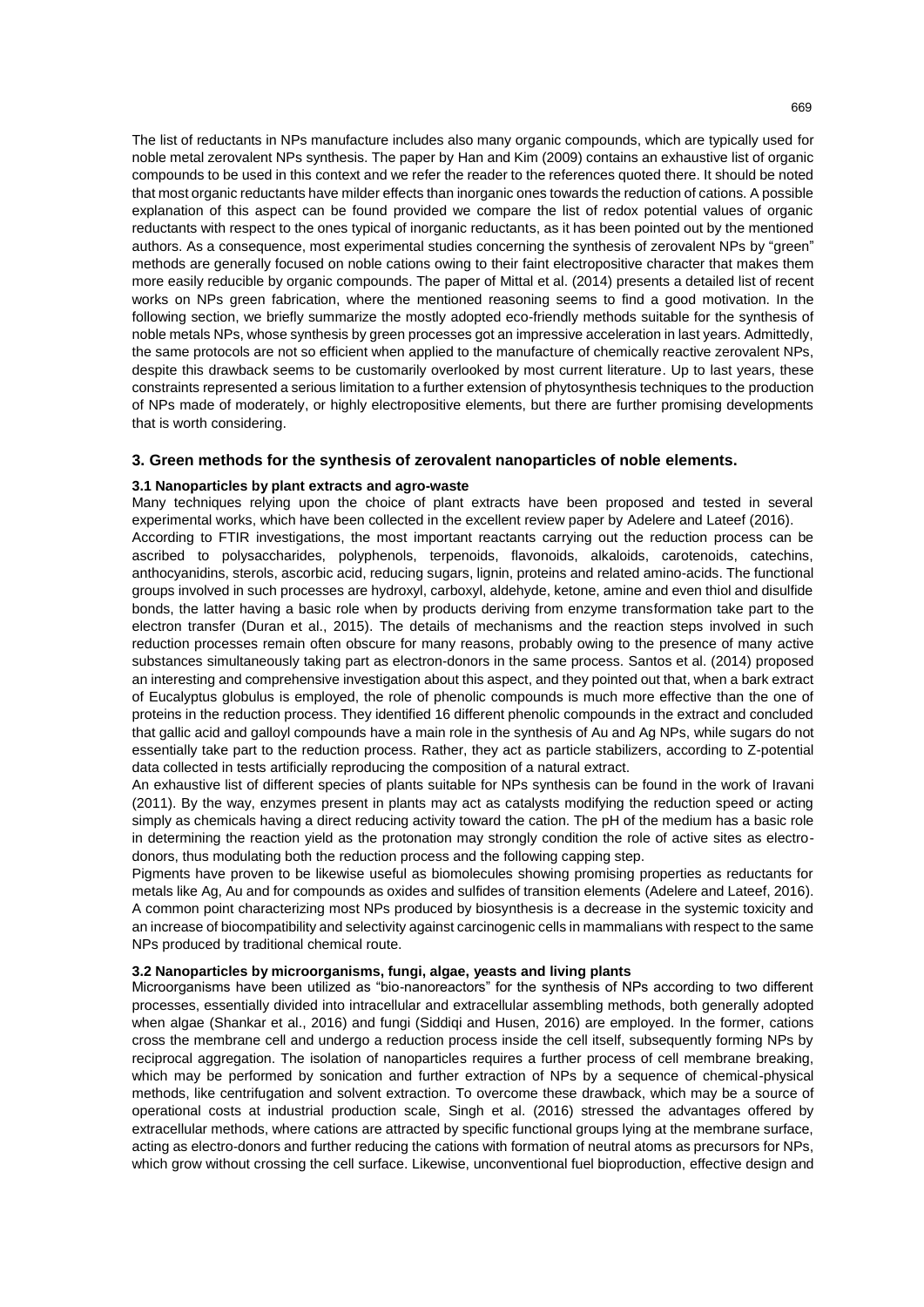scale-up of the equipment require the definition of an appropriate kinetic model of the process and operating conditions optimization (Palazzi et al., 2002). Ponnuchamy and Jacob (2016) reviewed several processes where green, red and brown seaweeds were employed in the preparation of metal NPs from the corresponding salts. They presented an exhaustive list of different seaweed species adopted in literature, where it can be seen that the success of such technology is essentially limited to the least electropositive metals like Au, Pt and Ag. Yeasts, which have long been used for intracellular syntheses of sulphides as semiconductors for electronic applications, were also adopted for the production of noble metal NPs by extracellular methods in more recent years (Mandal et al., 2006). Living plants have been proposed as organisms acting like substrates adsorbing a cation which is further reduced by metabolic processes (Marchiol, 2012), according to reaction steps remaining still partially unknown. In this context, Haverkamp and Marshall (2009) studied the formation of Ag NPs by phytoextraction and they were ones of the rare authors expressing scepticism toward the use of plants in the synthesis of NPs, as they reported many unsuccessful cases involving Pb, Zn, Cd, Ni and Tl ions where the formation of zerovalent metal NPs was not observed. Moreover, they pointed out that, even for noble cations like Ag+, the reaction yield is strongly dependent on different ways of precursor complexation and they finally concluded that such methods are recommendable for precious or semiprecious elements only. Their reasoning is still globally valid, but some exceptions have been found and they are listed in the following chapter.

#### **4. Green methods for the synthesis of zerovalent nanoparticles of non-noble elements.**

Madhavi et al. (2013) obtained zerovalent iron NPs (NZVI) in the range 50 - 80 nm using leaf extract of Eucalyptus globulus and they proved the efficiency of such a solid phase as a substrate adsorbing chromium compounds as pollutants. The reduction process was fast, totally green and it was carried out at room temperature. They reasonably supposed that polyphenols like oenothein were the main reagents complexating the Fe ion, reducing it and finally stabilizing the as-formed NZVI. These hypotheses were confirmed by FTIR analyses, proving that the oxydryl grops present in polyphenols acted as carriers for the bioreduction process. Machado et al. (2013) compared the reducing power of 26 different leaf extracts as likely candidates to be used in the preparation of NZVI. The extracts were divided in three different classes according to the corresponding antioxidant capacity toward Fe ions. The process led to NZVI of good quality in terms of dimension (10 - 30 nm), despite a certain tendency to agglomeration, depending on the specific characteristics of the plant extract. Best results were obtained using tea, oak and pomegranate leaves when they leave the corresponding trees, namely at a dry state. Water and, in some cases, a mixture of water-ethanol gave the highest extraction yields and the concentration of polyphenols proved to be the key aspect in the process.

Copper metal NPs were successfully obtained by means of several plant extracts in some studies collected in the review paper by Din and Rehan (2017). In particular, a bark extract from Terminalia Arjuna proved to be satisfactory in a microwave-assisted reduction of copper nitrate  $(Cu(NO<sub>3</sub>)<sub>2</sub>)$ , and the particles were characterized by X-Ray Diffraction (XRD), showing a high grade of purity in the absence of contamination by oxides (Yallappa et al. 2013).

Nazari et al. (2012) prepared bismuth NPs supplying bismuth nitrate to a nutrient broth where a microorganism (Serratia marcescens) isolated from the Caspian Sea was bred. The colonies were further isolated by centrifugation and subsequently dried and mechanically crushed to free the nanoparticulate phase, which underwent a sequence of purifications leading to a pure elemental bismuth NPs of diameter <150 nm. The authors were the first who successfully produced such element in nanosized scale by a process totally relying upon phytosynthesis.

Lead NPs were produced by specific bacteria colonies of the species Shewanella capable of reducing a lead soluble salt (Pb(NO<sub>3</sub>)<sub>2</sub>) in the presence of sodium s as electron donor (Liu and Jen, 2016). It was ascertained that NPs nucleate and grow inside bacteria strains by means of high-resolution TEM images. Besides, the particles were analysed in composition and their size was dynamically monitored, showing characteristic patterns following the geometry of the host cell.

Koyyati et al. (2016) synthesized cobalt NPs by chemical reduction of cobalt acetate with an aqueous extract of Raphanus sativus at 40°C. The particles were characterized by scanning electron microscopy and they were made of metallic cobalt, showing antibacterial activity by disc diffusion method and cytotoxic activity against human cancer.

An eco-friendly method for the synthesis of nickel NPs was proposed by Elango et al. (2016), who used an extract of Cocos nucifera in methanol to reduce a solution of nickel acetate at 60 °C. Several instrumental analyses proved the formation of elemental nickel in the solid phase. The NPs dispersion was stable and it was tested for its larvicidal and pesticidal properties, with promising results.

Manganese and indium zerovalent NPs merit a little mention apart. In fact, a patent exists explicitly claiming the possibility of obtaining such elements by reduction operated by plant extracts (Hoag et al., 2009). However, to the best of our knowledge, no experimental study has been found in literature where elemental Mn or In have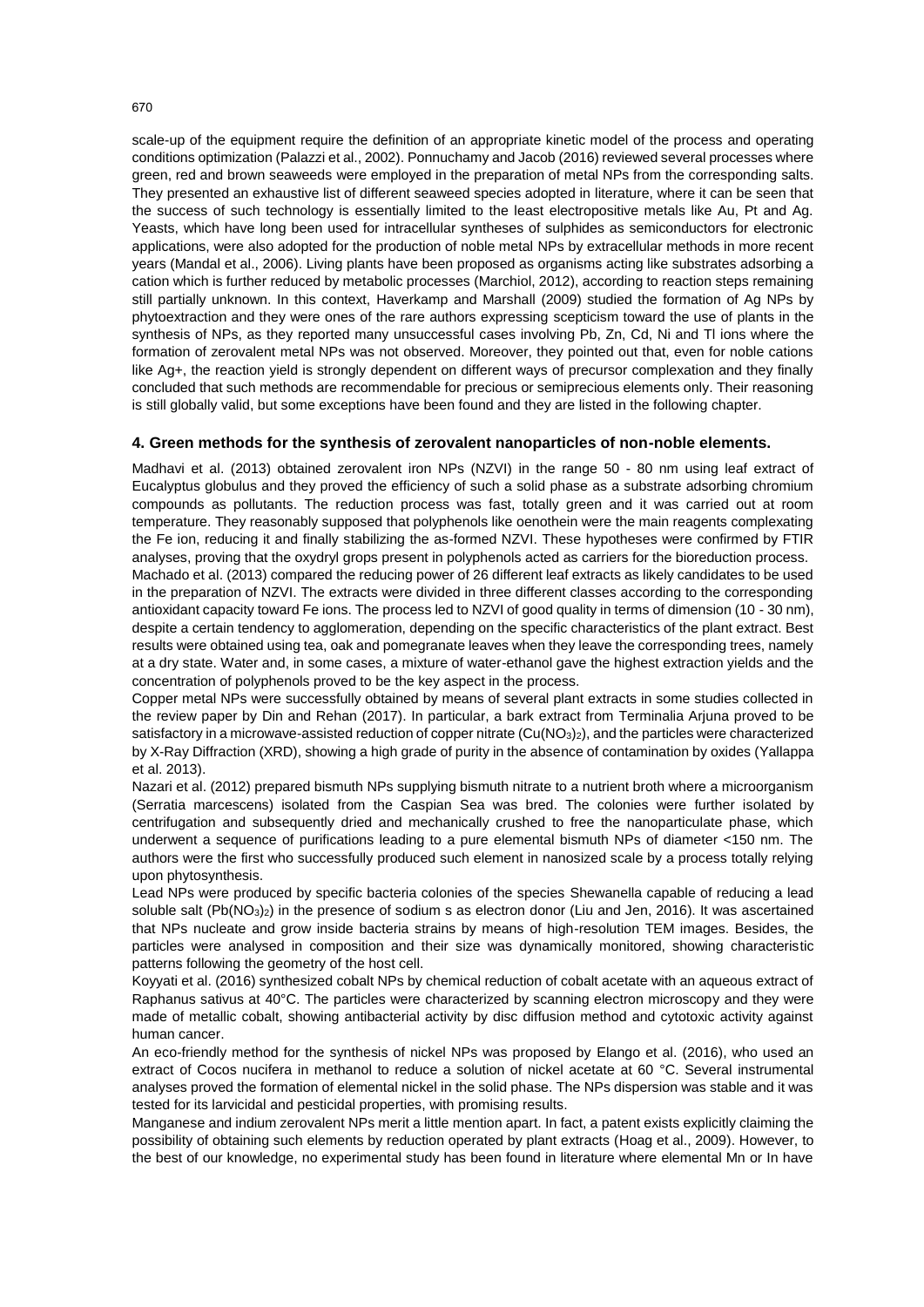been obtained by such a synthesis process. It is intriguing to note that, while indium occupies a position lower than Fe in the list of redox potentials ordered by growing electropositive elements, Mn is far more electropositive than Fe, thus making the reduction process carried out by biological organic reductants much more difficult and unlikely.

## **5. Conclusions**

We have briefly summarized some of the mostly adopted methods for the synthesis of metal nanoparticles by eco-friendly processes, taking into account some drawbacks affecting the use of traditional toxic and environmentally noxious compounds as reductants in standard wet chemical processes. In many cases, the reductants proved to act as capping or stabilizing agents, thus making green synthesis a valid and cost effective protocol to be transferred to a larger production scale. Despite an initial reasonable and theoretically motivated scepticism in the use of green methods for the production of zerovalent NPs of non-noble metals, many works seem to encourage this trend and the results are challenging both in terms of quality of the final product, as well as in process safety. Regretfully, in most nanobiotechnology techniques for NPs synthesis, a general lack of modelling studies is observable, probably owing to intrinsic difficulties in describing complex reaction/diffusion phenomena that often overlap in the presence of a biological substrate (Reverberi et al., 2008). The broader production and application of nano-materials will cause a demand for new approaches in process safety, also considering that new processes often are carried out at very high temperatures and/or in unusual pressure ranges, so that material properties under these conditions are largely unknown (De Rademaeker et al., 2014).

#### **References**

- Adelere I.A., Lateef A., 2016, A novel approach to the green synthesis of metallic nanoparticles: the use of agrowastes, enzymes, and pigments, Nanotechnology Review 5, 567–587.
- Choudhary G., Hansen H., Donkin S., Kirman C., 1997, Toxicological profile for hydrazines. US Department of Health and Human Services, Agency for Toxic Substances and Disease Registry, 1-185.
- Din M.I., Rehan R., 2017, Synthesis, characterization, and applications of copper nanoparticles, Analytical Letters 50, 50-62.
- Durán M, Silveira C.P., Durán N., 2015, Catalytic role of traditional enzymes for biosynthesis of biogenic metallic nanoparticles: a mini-review, IET Nanobiotechnol. 9, 314-323.
- De Rademaeker E., Suter G., Pasman H.J., Fabiano B., 2014, A review of the past, present and future of the European Loss Prevention and Safety Promotion in the Process Industries, Process Safety and Environmental Protection 92, 280-291.
- Elango G., Roopan S.M., Dhamodaran K.I., Elumalai K., Al-Dhabi N.A., Arasu M.V., 2016, Spectroscopic investigation of biosynthesized nickel nanoparticles and its larvicidal, pesticidal activities, Journal of Photochemistry and Photobiology B: Biology 162, 162-167.
- Fabiano B., Reverberi A.P., Del Borghi A., Dovi V.G., 2012, Biodiesel production via transesterification: Process safety insights from kinetic modeling, Theoretical Foundations of Chemical Engineering 46, 673-680.
- Han K.N., Kim N.S., 2009, Challenges and opportunities in direct write technology using nano-metal particles, KONA Powder and Particle Journal 27, 73-83.
- Haverkamp R.G., Marshall A.T., 2009, The mechanism of metal nanoparticle formation in plants: Limits on accumulation, Journal of Nanoparticle Research 11,(6), 1453-1463.
- Hoag G.E., Collins J.B., Varma R.S., Nadagouda M., 2009, Green synthesis of nanometals using plant extracts and use thereof, Patent WO 2009140694 A2.
- Iravani, S., 2011, Green synthesis of metal nanoparticles using plants, Green Chemistry 13, 2638.
- Koyyati R., Kudle K.R., Padigya P.R.M., 2016, Evaluation of antibacterial and cytotoxic activity of green synthesized cobalt nanoparticles using raphanus sativus var. Longipinnatus leaf extract, International Journal of PharmTech Research 9(3), 466-472.
- Liu C-L, Jen J-H., 2016, Characterization of lead nanoparticles formed by Shewanella sp. KR-12, Journal of Nanoparticle Research 18 (1), article number 30, 1-10.
- Machado S., Pinto S.L., Grosso J.P., Nouws H.P.A., Albergaria J.T., Delerue-Matos C., 2013, Green production of zero-valent iron nanoparticles using tree leaf extracts, Science of the Total Environment 445–446, 1–8.
- Madhavi V., Prasad T.N.V.K.V., Reddy A.V.B., Reddy B.R., Madhavi G., 2013, Application of phytogenic zerovalent iron nanoparticles in the adsorption of hexavalent chromium, Spectrochimica Acta Part A: Molecular and Biomolecular Spectroscopy 116, 17–25.
- Mandal D., Bolander M.E., Mukhopadhyay D., Sarkar G., Mukherjee P., 2006, The use of microorganisms for the formation of metal nanoparticles and their application, Appl. Microbiol. Biotechnol. 69, 485-492.
- Marchiol, L., 2012, Synthesis of metal nanoparticles in living plants, Italian J. of Agronomy 7, (3), 274-282.